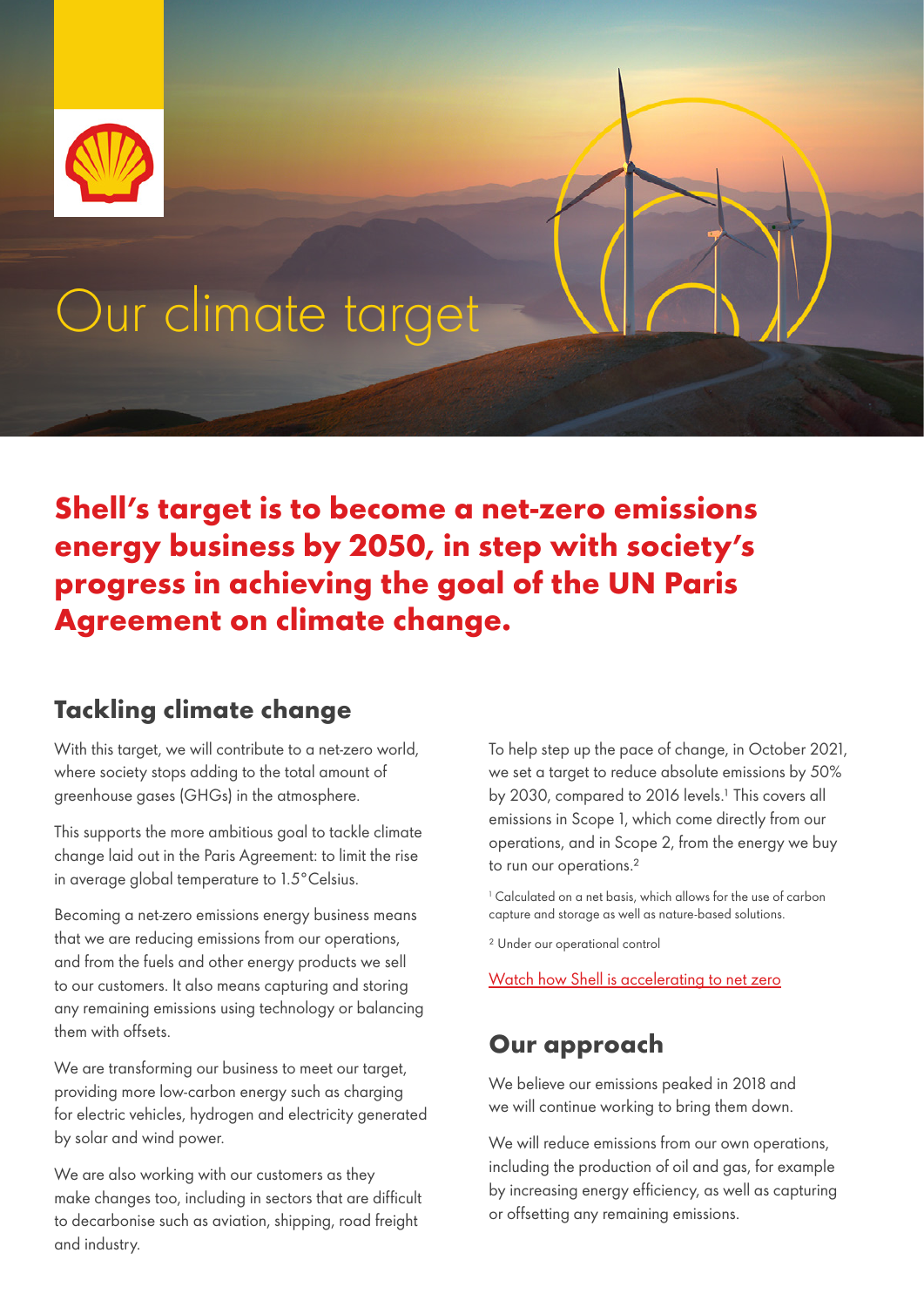Emissions from our own operations make up less than 10% of our total emissions.

Customers' emissions from the use of the energy we sell generates most emissions, so we must also help our customers cut their emissions when they use that energy. Importantly, our target includes emissions not only from the energy we produce and process ourselves, but also from all the energy products that others produce and we sell to our customers  $3$ 

<sup>3</sup> Sales from retail stations that use the Shell brand but are not operated or supplied by Shell are excluded from our target.

# **We play three roles**

# **1) We are an energy provider**

Becoming a net-zero emissions business means offering customers more low-carbon products, from renewable electricity, to charging for electric vehicles and hydrogen. We aim to reduce the carbon intensity of the energy products we sell by 100% by 2050,<sup>4</sup> in step with society.

Carbon intensity is the total amount of greenhouse gas emissions associated with each unit of energy we sell, and which is used by our customers. This includes the emissions associated with the production, processing, transport and end-use of our energy products.

⁴ Compared to 2016 including customers' own offsets.

# **Our targets**

We have a target to reduce absolute emissions by 50% by 2030, compared to 2016 levels.<sup>5</sup> This covers all emissions in Scope 1, which come directly from our operations, and in Scope 2, from the energy we buy to run our operations.<sup>6</sup>

As another way to measure our progress, we also set short-, medium- and long-term targets to reduce the carbon intensity of the energy products we sell, in step with society.

These targets are measured using the **Net Carbon** [Footprint metric and methodology.](https://fourleafdigital.shell.com/webapps/climate_ambition/downloads/SR.19.00134.pdf)

⁵ Calculated on a net basis, which allows for the use of carbon capture and storage as well as nature-based solutions.

⁶ Under our operational control

We have set short-term carbon intensity targets each year for the following three-year periods:

- **by 2-3% by 2021**
- **by 3-4% by 2022**
- **by 6-8% by 2023**

We also have medium- and long-term carbon intensity targets, in step with society:

- by 20% by 2030
- $\bullet$  by 45% by 2035\*
- by 100% by 2050\*

\* Our 2035 and 2050 targets also take account of any action taken by customers

See more in our [Climate Target FAQ](https://www.shell.com/energy-and-innovation/the-energy-future/what-is-shells-net-carbon-footprint-ambition/faq.html)

# **2) We are an energy user**

Our target is to achieve net-zero emissions from all our operations, as well as from the energy we need to power them. That means that any greenhouse gas emissions from making our products that cannot be avoided will be captured or offset using technology and nature.

# **Business milestones**

We are taking steps to cut emissions from our existing oil and gas operations, and to avoid generating more in the future:

- We believe our annual oil production peaked in 2019, and we expect our total oil production to decline by 1-2% a year until 2030;
- **n** The percentage of total gas production in our portfolio is expected to gradually rise to 55% or more by 2030. Natural gas emits 45-55% fewer greenhouse gas emissions than coal when used to generate electricity, according to IEA data.
- By 2025, we will end routine flaring of gas, which generates carbon emissions, from the Upstream assets we operate;
- By 2025, we expect to have kept the methane emissions intensity of Shell-operated assets to below 0.2%;
- We seek to have access to an additional 25 million tonnes a year of carbon capture and storage (CCS) capacity by 2035 – equal to 25 CCS facilities the size of the [Quest site in Canada](https://www.shell.ca/en_ca/about-us/projects-and-sites/quest-carbon-capture-and-storage-project.html).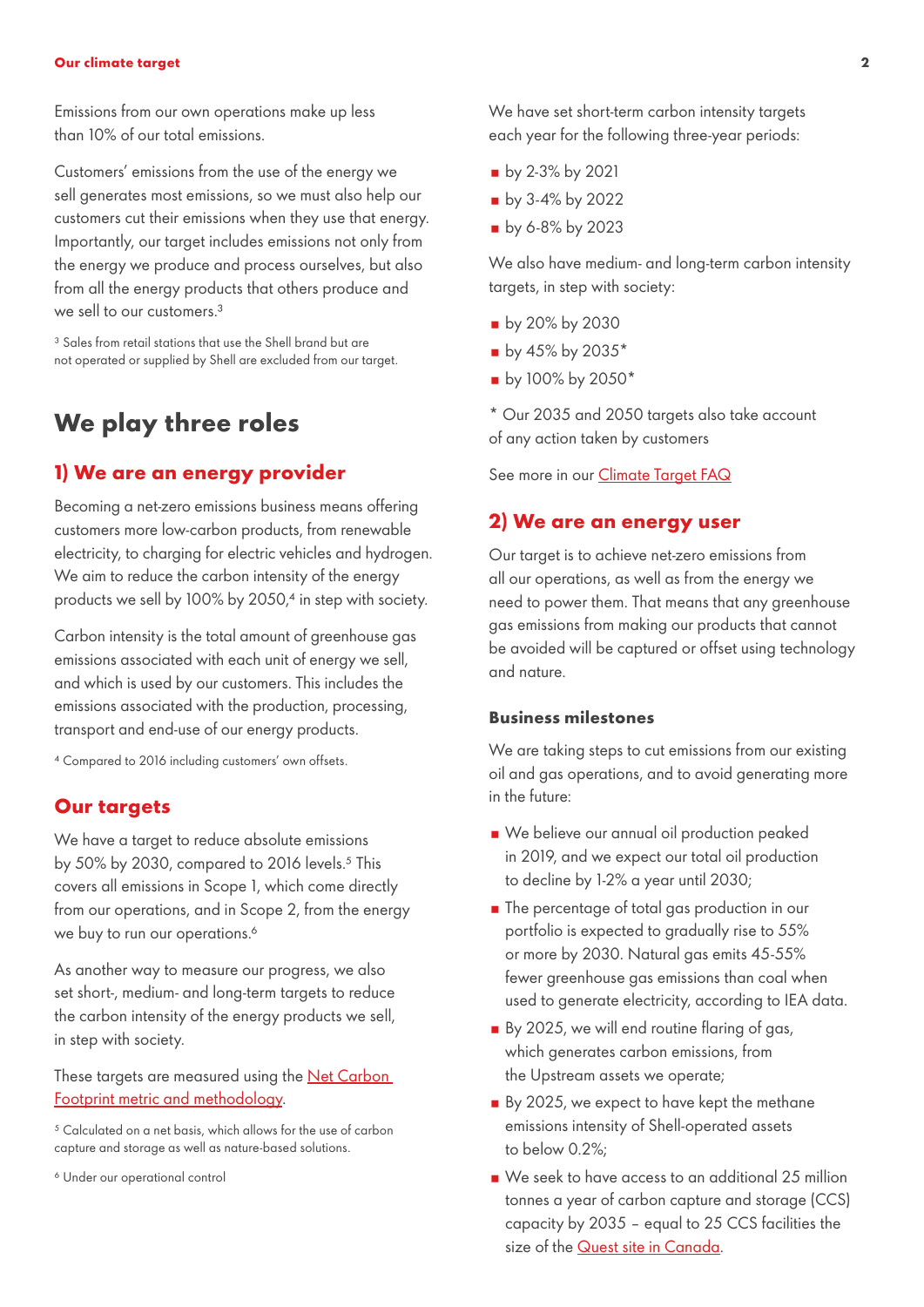We have linked the pay of more than 16,500 staff to our target to reduce the carbon intensity of our energy products by 6-8% by 2023, compared to 2016.

#### **The scale of the change**

Achieving our target could mean that, by 2030, we are: selling twice as much electricity as today; providing enough renewable electricity for 50 million households; operating more than 2.5 million charging posts for electric vehicles; increasing the amount of biofuels and hydrogen in the transport fuels we sell to more than 10%, from around 3% today.

This is an illustration of the scale of the change to come, how we change our business will depend on our customers' needs.

# **3) We are a partner for change**

Working with our customers, we are help them to address the GHG emissions they produce when they use products bought from us. We are also helping our customers to find ways to reduce their overall carbon footprints. Partnering with others includes supporting government policies to reduce carbon emissions, sector by sector. For more, visit shell.com/advocacy.

# **Avoid, reduce, compensate**

While each industry will need its own solutions, there are some common steps to reducing GHG emissions:

- **First avoid emissions, for example by adopting** solutions that are emissions-free when used;
- $\blacksquare$  then reduce emissions, for example by making use of lower-carbon fuels and technologies; and
- **n** finally compensate remaining emissions through carbon credits.

Climate scientists are clear that using nature to absorb and store carbon plays an important role as the energy system transitions. We support the responsible use of high-quality nature-based offsets. And we aim to offset around 120 million tonnes of emissions from the use of our products by 2030.

# **What are we already doing?**

# **As an energy provider**

#### **At home**

EXAMPLE In Great Britain, we provide hundreds of thousands of homes with 100% certified renewable electricity.\*

# [Shell Energy](https://www.shellenergy.co.uk/)

\* Our renewable electricity is certified by Renewable Energy Guarantees of Origin (REGOs), which means that all the electricity customers buy from us is matched with the equivalent number of units from 100% renewable sources in the UK.

## **On the move**

EXAMPLE We are meeting the growing needs of electric vehicle drivers – at home, at work or on the road. In total, we offer drivers access to more than 80,000 public electric vehicle charging facilities in more than 35 countries.

# [Electric-vehicle charging](https://www.shell.com/energy-and-innovation/new-energies/electric-vehicle-charging.html)

EXAMPLE We have agreed to buy ubitricity, a European provider of on-street charging for electric vehicles.

## [Shell agrees to buy ubitricity](https://www.shell.co.uk/media/2021-media-releases/shell-agrees-to-buy-ubitricity-a-leading-provider-of-on-street-charging-for-electric-vehicles-evs.html)

EXAMPLE Through Raízen in Brazil, a joint venture with biofuels company Cosan, Shell is one of the world's largest sugar-cane ethanol producers.

## [Biofuels](https://www.shell.com/energy-and-innovation/new-energies/biofuels.html#iframe=L3dlYmFwcHMvMjAxOV9CaW9mdWVsc19pbnRlcmFjdGl2ZV9tYXAv)

# **For business**

EXAMPLE We started up the largest green hydrogen electrolyser of its kind in Europe at our Energy and Chemicals Park Rheinland.

[Shell starts up Europe's largest PEM electrolyser](https://www.shell.com/media/news-and-media-releases/2021/shell-starts-up-europes-largest-pem-green-hydrogen-electrolyser.html)

EXAMPLE We are exploring ways to produce hydrogen using offshore wind power. In 2020, with our joint venture partner Eneco, we were awarded a tender to build the Hollandse Kust (Noord) offshore wind farm.

[Plan for wind power to drive Rotterdam hydrogen plant](https://www.shell.nl/media/nieuwsberichten/2020/wind-als-energiebron-voor-groene-waterstoffabriek-in-rotterdam.html)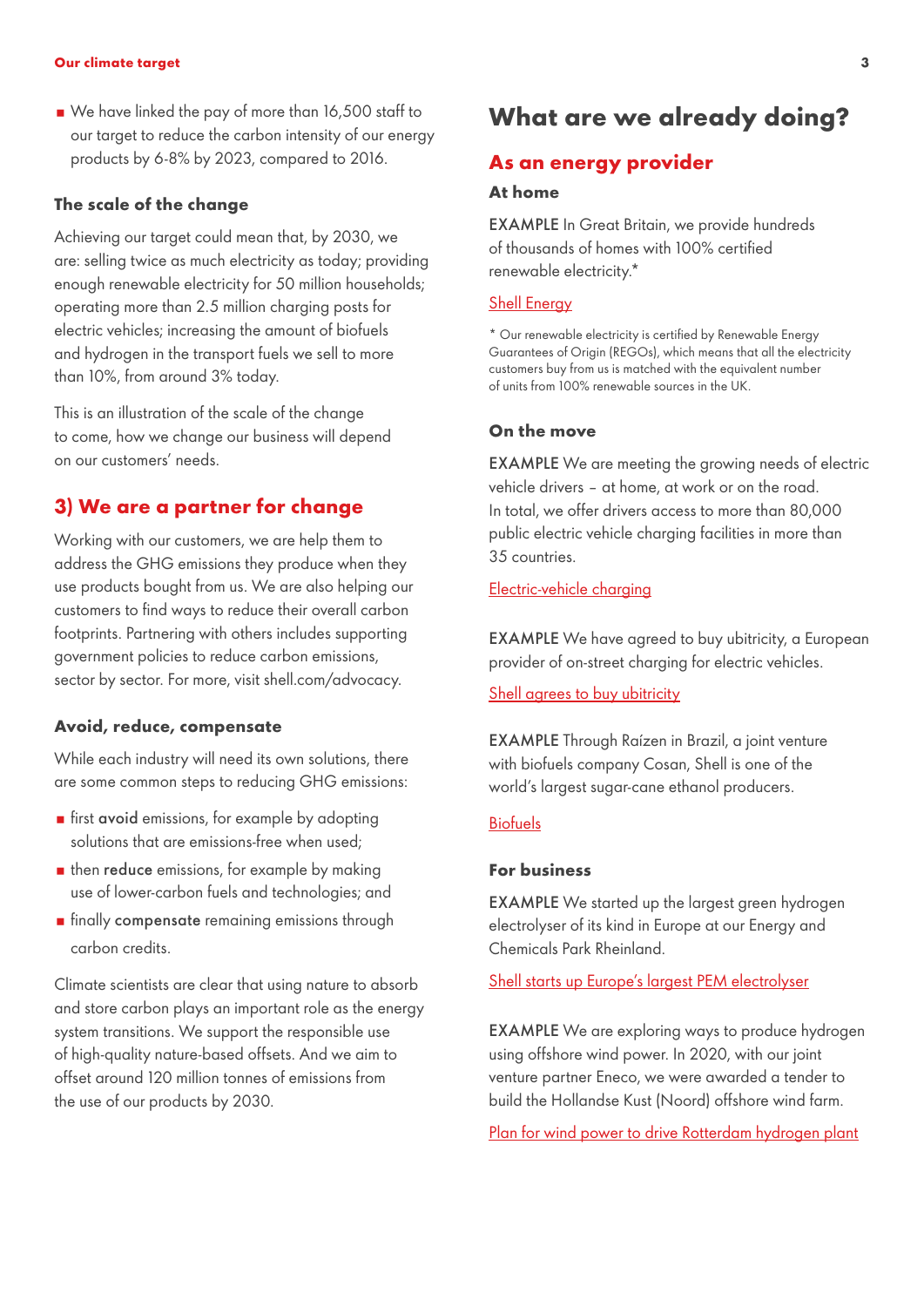EXAMPLE Shell and Amazon have signed a deal to supply renewable electricity to the European grid from an offshore wind farm being built off the coast of the Netherlands.

# Shell agrees deal to supply Amazon with renewable [power](https://www.shell.com/business-customers/trading-and-supply/trading/shell-energy-europe/shell-energy-europe-news-and-media-releases/shell-agrees-deal-to-supply-amazon-with-renewable-power.html?utm_medium=social_organic&utm_content=___&utm_campaign=__-_&utm_source=linkedin&postid=4473561334&linkId=110893332)

EXAMPLE We have formed a strategic alliance with Microsoft which includes us working together on digital technologies which help Shell and our customers manage and reduce our carbon footprints. Shell is also supplying Microsoft with low-carbon energy products and services, including renewable energy.

# [Shell and Microsoft's Strategic Alliance](https://www.shell.com/energy-and-innovation/digitalisation/news-room/shell-and-microsofts-strategic-alliance.html)

EXAMPLE MP2 Energy, part of Shell, is using advanced technologies to meet the lower-carbon energy needs of businesses and organisations.

#### [MP2](https://www.mp2energy.com/)

# EXAMPLE We have been supplying liquefied natural gas with offsets<sup>7</sup> to business customers in Asia and Europe since 2019.

⁷ The terms "carbon offset" or "carbon offset compensation" indicate that Shell has engaged in a transaction to ensure that an amount of carbon dioxide equivalent to that associated with the production, delivery and usage of the fuel has been removed from the atmosphere through a nature-based process or emissions saved through avoided deforestation.

# [Delivering LNG with offsets](https://www.shell.com/business-customers/trading-and-supply/trading/news-and-media-releases.html)

#### **Generating renewable power**

EXAMPLE NoordzeeWind, a Shell joint venture, is a supplier of renewable energy into the European market through its 36 offshore wind turbines.

# [Building a lower-carbon power business](https://www.shell.com/energy-and-innovation/new-energies.html#iframe=L3dlYmFwcHMvMjAxOV9uZXdfZW5lcmdpZXNfaW50ZXJhY3RpdmVfbWFwLw)

EXAMPLE Our first solar project in the Middle East is helping to power a smelting company in Oman and cutting its carbon emissions in the process.

[Powering industry with help from the sun](https://www.shell.com/inside-energy/powering-omani-industry-with-help-from-the-sun.html)

# **As an energy user**

Using new equipment and advanced technology for greater efficiency in our oil and gas operations.

EXAMPLE We are installing new furnaces at our Moerdijk petrochemicals plant in the Netherlands. This could reduce the plant's annual  $CO<sub>2</sub>$  emissions by around 10%[.](https://www.shell.us/energy-and-innovation/shale-gas-and-oil/drone-development-permian-basin.html)

# **Using cleaner power**

EXAMPLE We are using solar power at a growing number of our sites, including an installation for a lubricants plant in Singapore that could avoid up to a third of the GHG emissions from its electricity use.

# [Using solar at our sites](https://www.shell.com.sg/media/2019-media-releases/shell-uses-solar-to-help-power-three-singapore-sites.html)

# **Capturing emissions**

EXAMPLE Our Quest carbon capture and storage facility in Canada and between 2015 and 2020 had already captured and safely stored over 5 million tonnes of CO₂.

# [Quest CCS](https://www.shell.ca/en_ca/about-us/projects-and-sites/quest-carbon-capture-and-storage-project.html)

# **As a partner for change**

## **Aviation sector**

EXAMPLE We announced that Shell will build a new biofuels plant at our Energy and Chemicals Park Rotterdam in the Netherlands. Once complete, the facility could produce up to 820,000 tonnes a year of sustainable aviation fuel and renewable diesel from rom waste in the form of used cooking oil, waste animal fat and other industrial and agricultural residual products.

[Shell to build one of Europe's biggest biofuels plants](https://www.shell.com/media/news-and-media-releases/2021/shell-to-build-one-of-europes-biggest-biofuels-facilities.html)

EXAMPLE Amazon Air has secured up to six million gallons of sustainable aviation fuel – made partly from biomass and waste – supplied by Shell Aviation and produced by World Energy.

# [Amazon](https://blog.aboutamazon.com/operations/promoting-a-more-sustainable-future-through-amazon-air)

EXAMPLE We are supplying DHL Express with sustainable aviation fuel at Schiphol Airport in the Netherlands.

[Shell to supply DHL Express with SAF](https://www.shell.com/business-customers/aviation/news-and-media-releases/news-and-media-2020/shell-to-supply-dhl-express-with-sustainable-aviation-fuel-at-schiphol-airport.html)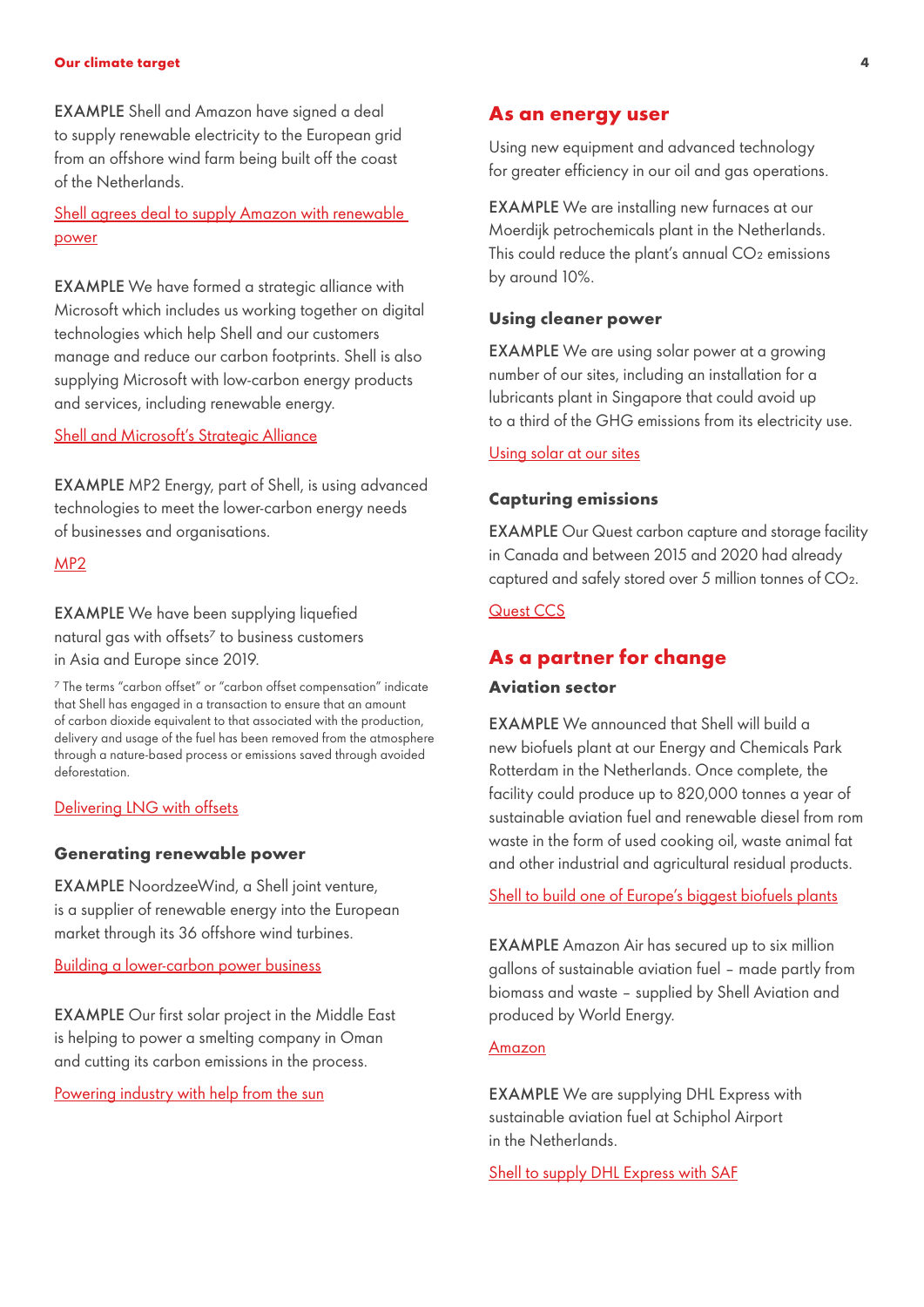EXAMPLE Working with Rolls-Royce, we are testing 100% sustainable aviation fuel.

[Rolls-Royce to test 100% Sustainable Aviation Fuel](https://www.rolls-royce.com/media/press-releases/2020/12-11-2020-rr-to-test-100-percent-sustainable-aviation-fuel-in-next-generation-engine-demonstrator.aspx#:~:text=generation%20engine%20demonstrator-,Rolls%2DRoyce%20to%20test%20100%25%20Sustainable%20Aviation%20Fuel,in%20next%20generation%20engine%20demonstrator&text=As%20part%20of%20its%20ongoing,on%20next%2Dgeneration%20engine%20technology.)  [in next generation engine demonstrator](https://www.rolls-royce.com/media/press-releases/2020/12-11-2020-rr-to-test-100-percent-sustainable-aviation-fuel-in-next-generation-engine-demonstrator.aspx#:~:text=generation%20engine%20demonstrator-,Rolls%2DRoyce%20to%20test%20100%25%20Sustainable%20Aviation%20Fuel,in%20next%20generation%20engine%20demonstrator&text=As%20part%20of%20its%20ongoing,on%20next%2Dgeneration%20engine%20technology.)

# **Shipping sector**

EXAMPLE We have developed and deployed advanced energy-efficiency technologies, such as software that helps guide a vessel's position in the water to cut fuel consumption and lower emissions, as well as advanced engine lubricants that also boost efficiency.

### [Kongsberg and Shell sign JAWS agreement](https://www.kongsberg.com/maritime/about-us/news-and-media/news-archive/2020/kongsberg-and-shell-sign-jaws-agreement/)

EXAMPLE We supply marine customers with liquefied natural gas (LNG), which offers another way to cut emissions today.

# [LNG for marine](https://www.shell.com/energy-and-innovation/natural-gas/lng-for-transport/lng-for-marine.html#iframe=L2Zvcm1zL2VuX2diX3doYXRfbG5nX2Nhbl9kb19mb3JfeW91cl9idXNpbmVzcz91cmw9bG5nLWZvci1tYXJpbmU)

EXAMPLE We outlined the actions we are taking to help accelerate progress towards net-zero emissions in the shipping sector in our report Setting Shell's Course.

[Read Decarbonising Shipping: Setting Shell's Course](http://www.shell.com/DecarbonisingShipping)

EXAMPLE In a joint report with Deloitte, we have also captured the industry view of how to decarbonise shipping.

[Deloitte/Shell shipping report](https://www.shell.com/energy-and-innovation/the-energy-future/decarbonising-shipping.html) 

# **Road freight sector**

EXAMPLE We offer nature-based carbon credits to business customers operating heavy- and light-duty fleets in 10 countries across Europe and Asia.

## [Nature-based solutions](https://www.shell.com/energy-and-innovation/new-energies/nature-based-solutions.html#iframe=L3dlYmFwcHMvMjAxOV9uYXR1cmVfYmFzZWRfc29sdXRpb25zL3VwZGF0ZS8)

EXAMPLE We are working with the Port of Los Angeles, Toyota Motor Corp. and Kenworth Truck Co to enable hydrogen trucks to operate out of the Port of Los Angeles, USA.

# [Shore to store](https://www.trucks.com/2018/09/17/toyota-kenworth-shell-partner-port-la-fuel-cell-project/)

EXAMPLE Together with Daimler Truck AG, IVECO, OMV, and the Volvo Group, we will help create the conditions for the mass-market roll-out of hydrogen trucks in Europe.

[H2Accelerate](https://www.shell.com/energy-and-innovation/new-energies/new-energies-media-releases/h2-accelerate-new-collaboration-for-zero-emission-hydrogen-trucking-at-mass-market-scale.html)

EXAMPLE Along with our own ambition to reduce average emissions intensity of our fleet of almost 3,000 contracted road haulage tankers, we are also working with the road freight industry to help reduce vehicle emissions. We have produced a joint report with Deloitte sharing views from more than 150 road freight leaders.

[Decarbonising road freight](https://www.shell.com/energy-and-innovation/the-energy-future/decarbonising-road-freight.html)

# **Useful links**

[See more examples at www.shell.com/res](https://www.shell.com/energy-and-innovation/new-energies.html#vanity-aHR0cHM6Ly93d3cuc2hlbGwuY29tL3Jlcy5odG1s)

[Discover our approach to cutting carbon across different](https://www.shell.com/energy-and-innovation/the-energy-future/cutting-carbon-together-sector-by-sector.html)  [sectors](https://www.shell.com/energy-and-innovation/the-energy-future/cutting-carbon-together-sector-by-sector.html)

[Read more about our advocacy and political activity](https://www.shell.com/sustainability/transparency/advocacy-and-political-activity.html)

[See our approach to a fair and just transition](https://www.shell.com/energy-and-innovation/the-energy-future/a-fair-and-just-transition.html)